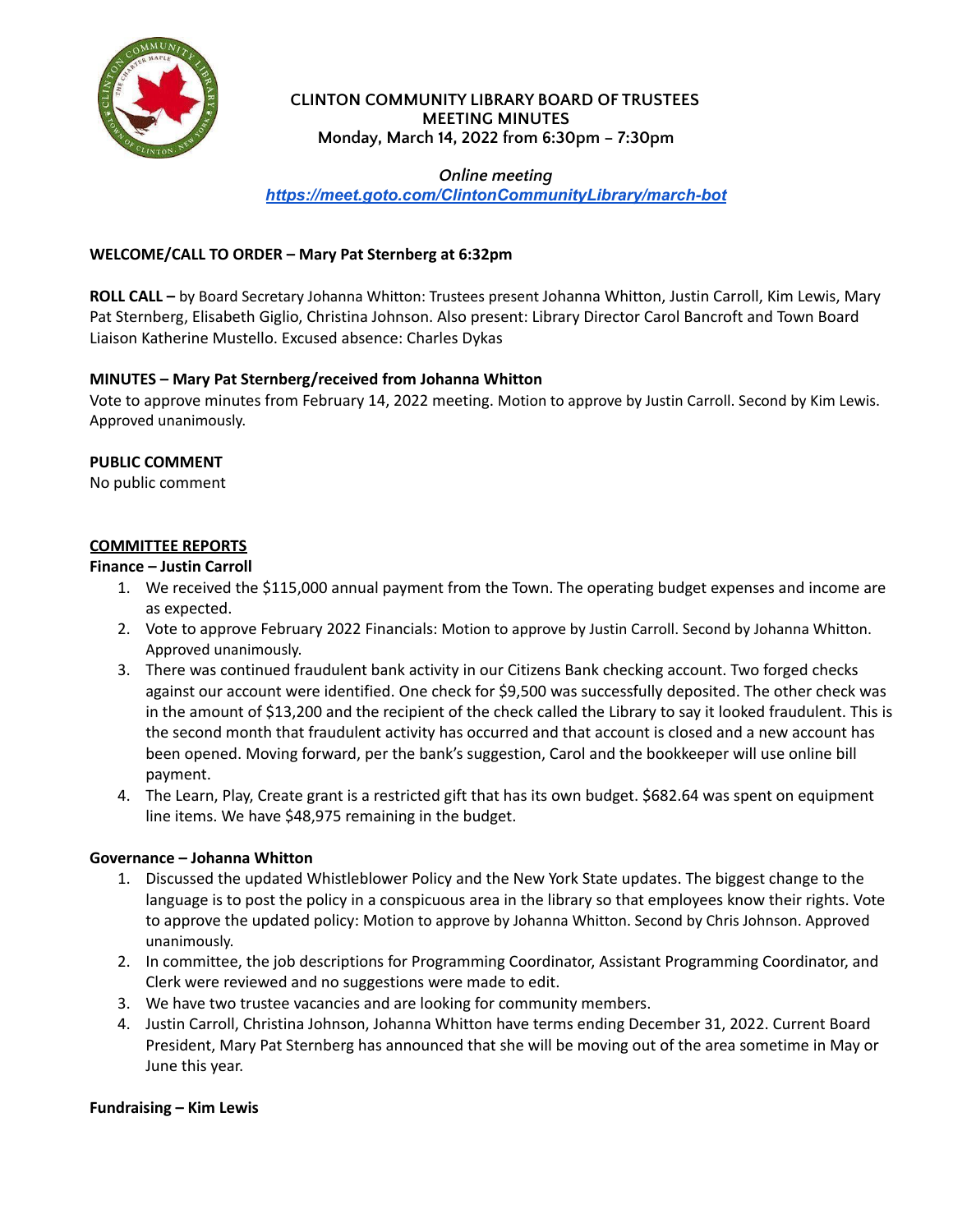- 1. Booksale collections have started. Carol is putting together flyers for book/plant sale. The Library Friends are getting ready to help sort and set-up for the event. Nancy Drago, President of the Library Friends Group, and Debbie Bennett are helping to lead the event.
- 2. Shredding event will be April 23.
- 3. There will be a Trustee appreciation event on Friday June 17th, 5pm-7pm informal gathering to honor past trustees that have retired from the Board: Marion Auspitz. The committee is asking trustees to donate \$25 to fund the event.
- 4. Annual Appeal is being planned for the fall.
- 5. Friend-raiser event is planned for Oct 22, 4pm-6pm, indoor/outdoor party.
- 6. The Hyde Park Teachers Association Book-a-thon is still open and all trustees are encouraged to participate in this fundraiser.

### **Long Range Planning – Mary Pat Sternberg**

- 1. Update on Accessible entrance. As of this date we have not received drawings of the ramp.
- 2. The Library will coordinate with the Town on recycling of broken and obsolete library electronics.
- 3. The kitchen upgrade project, sponsored by the Masons, is still on hold. Katherine Mustello said the Town Board discussed the project but no decisions have been made.

### **Library Budget Vote Committee – Johanna Whitton**

1. Vote - Tax Cap Override Resolution: Motion to approve by Johanna. Second by Mary Pat Sternberg . Approved unanimously.

> Whereas, the adoption of the fiscal year 2023 budget for the Clinton Community Library may require a tax levy increase that exceeds the tax cap imposed by state law as outlined in General Municipal Law Section 3‐c adopted in 2011; and

Whereas, General Municipal Law Section 3‐c expressly permits the library board to override the tax levy limit by a resolution approved by a vote of sixty percent of qualified board members; now therefore be it

Resolved, that the Board of Trustees of the Clinton Community Library voted and approved to exceed the fiscal year 2023 tax levy limit by at least the sixty percent of the board of trustees as required by state law on March 14, 2022.

- 2. Johanna will schedule a conversion with Town Clerk, Carol Makin, to discuss the budget vote and petition submission timeline.
- 3. Trustees are encouraged to register for the four upcoming workshops hosted by the Mid-Hudson Library System specifically about the 414 Municipal Budget Vote process.
- 4. We are working on a budget. Any advocacy/campaign pieces that say "Vote Yes" have to be paid for with separate funds, not public funds. Education around the vote "what, when, why" can be paid for with library operating budget funds.
- 5. Johanna, Kim, and Mary Pat will be attending the Library Friends meeting on March 28, 2022 to introduce the budget vote.

# **DIRECTOR'S REPORT -** Carol Bancroft

1. CCL has been selected as one of the ten "Library of Local"micro-hubs. Participation opens up a programming database to CCL. The environmental goals align with the CAC work and the Town's environmental programs.